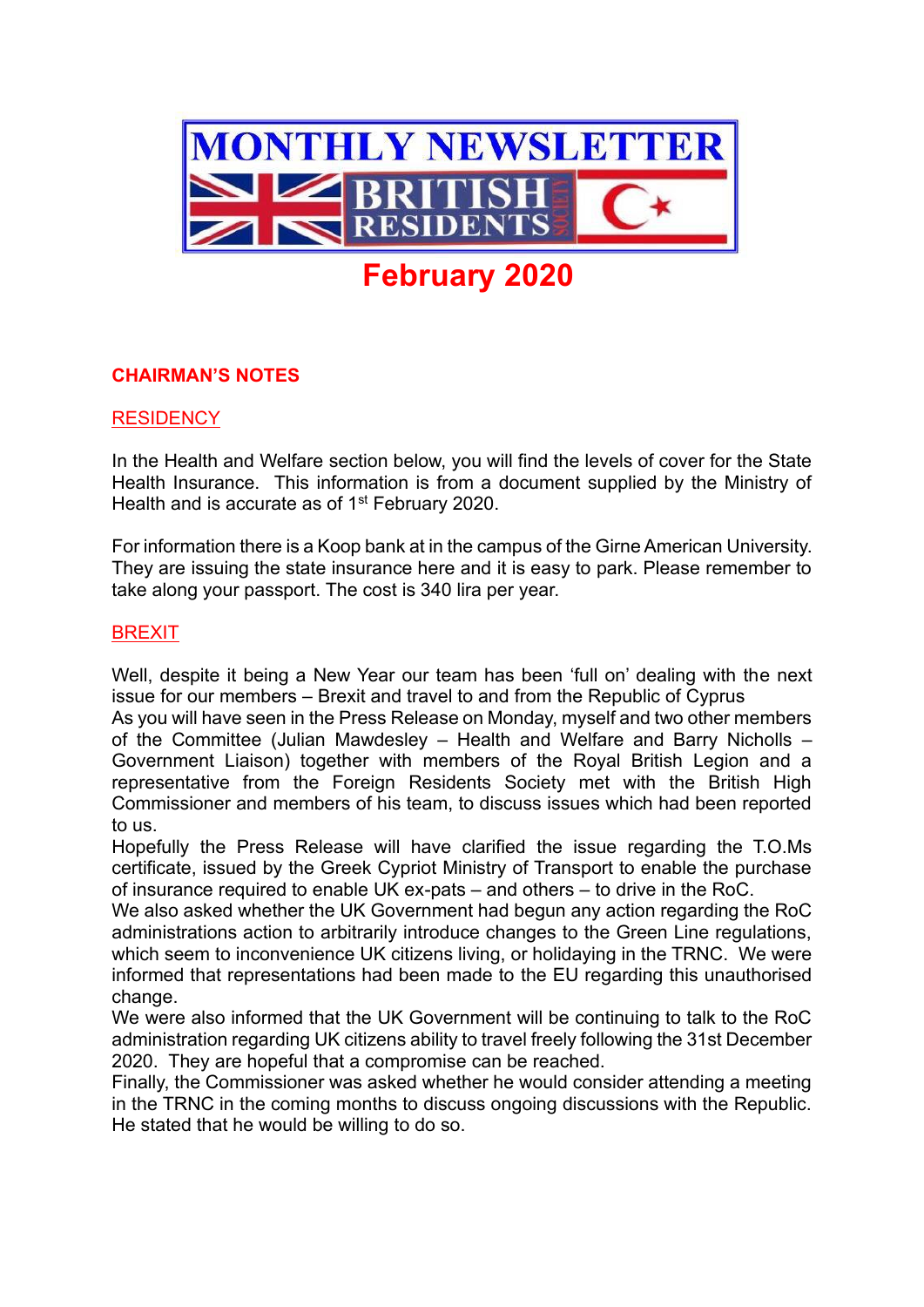## **CLINICS**

Due to the number of members that we now have we have been in discussions with the Creditwest Bank, Alsancak with regards to holding a midweek clinic at the branch. This has been agreed and from March we will hold a clinic at the Bank on Wednesdays between 9.30am and 11.30am. We will release more details nearer the time.

Whilst on the subject of clinics, could we please ask that when attending to pay for renewals, new memberships or events it would be most helpful if you have the correct money, to speed up the process.

Finally, we would welcome enquiries from members who may have a few hours each month to support our small team, by helping at Clinics. You will obviously receive full training and generally be on duty with someone experienced. We will also look to use you in the areas nearest to where you live so as not to inconvenience you.

Currently we have clinics in Lapta, Girne, Catalkoy, Esentepe and Bogaz, with the Alsancak clinic coming online in March.

If you can assist, please contact us through the webpage 'contact us' tab.

## COMMITTEE-RESTRUCTURE

Whilst on the subject of 'help' we recently met to discuss the shape of the committee as we move forward.

Currently we have a position for Membership Secretary, which is being looked after by Pat Waddington who also has responsibility for Events. We also have our 'Webmaster' David Veasey in the UK looking after, amongst other things, the circulation of these Newsletters and the maintenance of our Website. David has, however, advised us that at the AGM he intends to stand down from this role. We are currently in the process of re-designing the website so this role will be key moving forward.

As this role also involves membership data, it seems sensible to combine these roles. So, if you are IT 'savvy' with an interest in website maintenance and looking to be part of the ongoing development of the BRS then please contact us to discuss the role further.

That then 'frees up' a position on the Committee and having discussed this position at length we have decided to look for someone to take on a completely new role of 'Local Government Liaison'.

This role would involve liaising with local Belediyesi, to initially put together a 'directory' of the local government teams, then building a relationship with those individuals who can speak reasonable English who we can direct our members to if they have problems.

This is an opportunity for someone to contribute greatly to the members. If you are interested in this role, please contact us via the website for more information.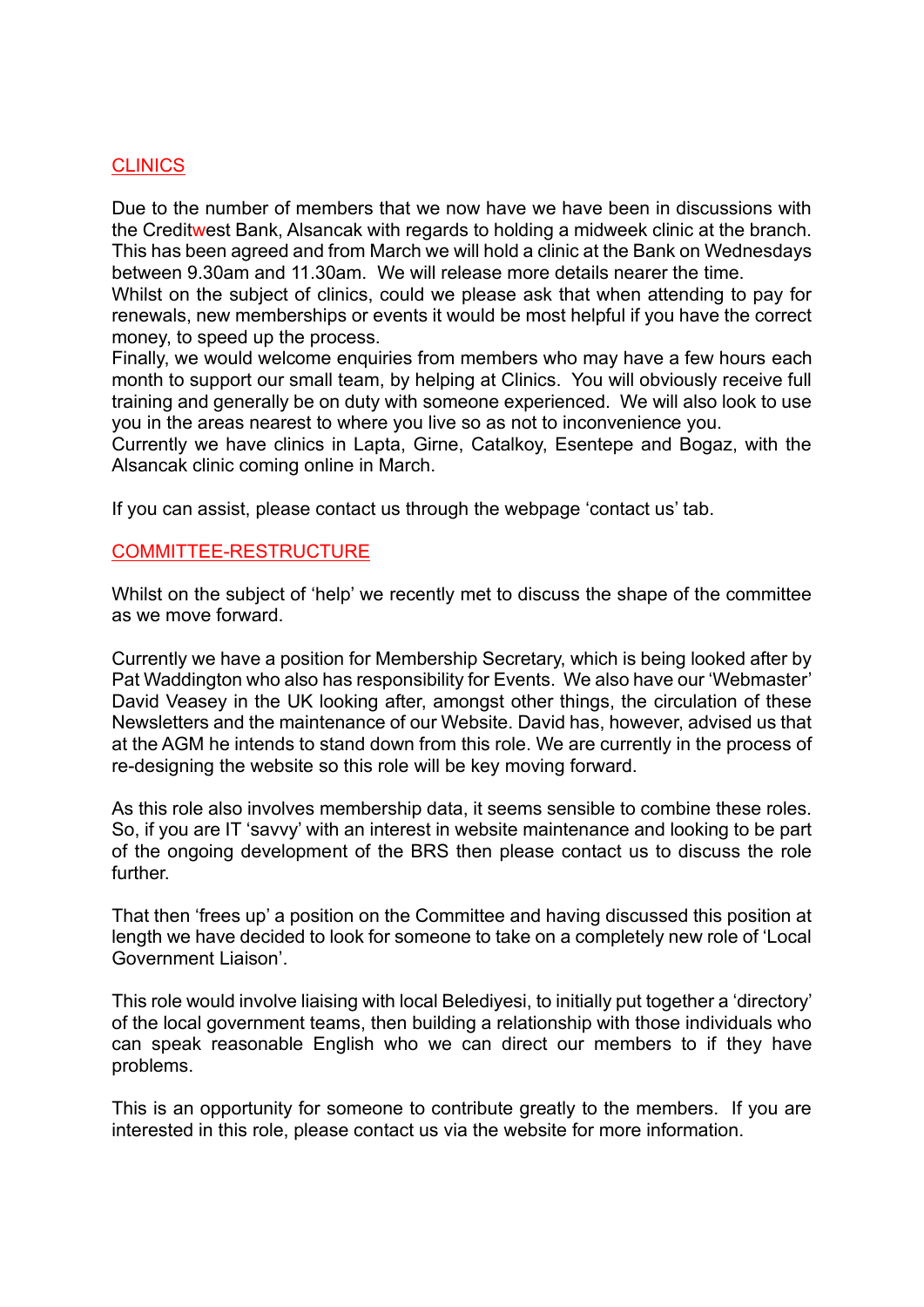## ANNUAL GENERAL MEETING

This years AGM will be held at the MC Palace Hotel, Catalkoy on Saturday 25<sup>th</sup> April. Full details of the event will be circulated separately together with the relevant information.

### **GOVERNMENT LIASON**

Clarification from MINISTRY OF PUBLIC WORKS AND TRANSPORTATION

We are pleased to show below the following clarification in relation to the recently launched online payment system for the payment of Road Tax and MOT payments. We are advised that the Ministry anticipates that their website will be updated to include English language around the end of January.

#### SAYFA1

**Inquiry** 

In order to make a payment you must first make an inquiry by entering your details to the boxes below.

You can pay your debt through contracting banks between 12 midnight and 10pm seven days a week.

You can pay all your inquired tax debts, including the outstanding ones from previous years

The "Title Issuing/Transfer Date (Koçan Düzenleme/Devir Tarihi)" is the "Date of Vehicle Title Transfer (Araç Mülkiyet Devir Tarihi)" for registrations issued before 06.01.2020 and "Belge Düzenleme Tarihi (Registration Document Issue Date) for those issued after 06.01.2020.

Licence Plate No:

ID Card Number/Company Registration Number/Passport Number:

Issue Date of Registration:

Please Enter the Confirmation Code

Renew

Submit Query

## SAYFA2

Road tax/Inspection Payments Vehicle Info. Vehicle Owner Taxpayer Number Name Surname (Title)

Vehicle Info.

Make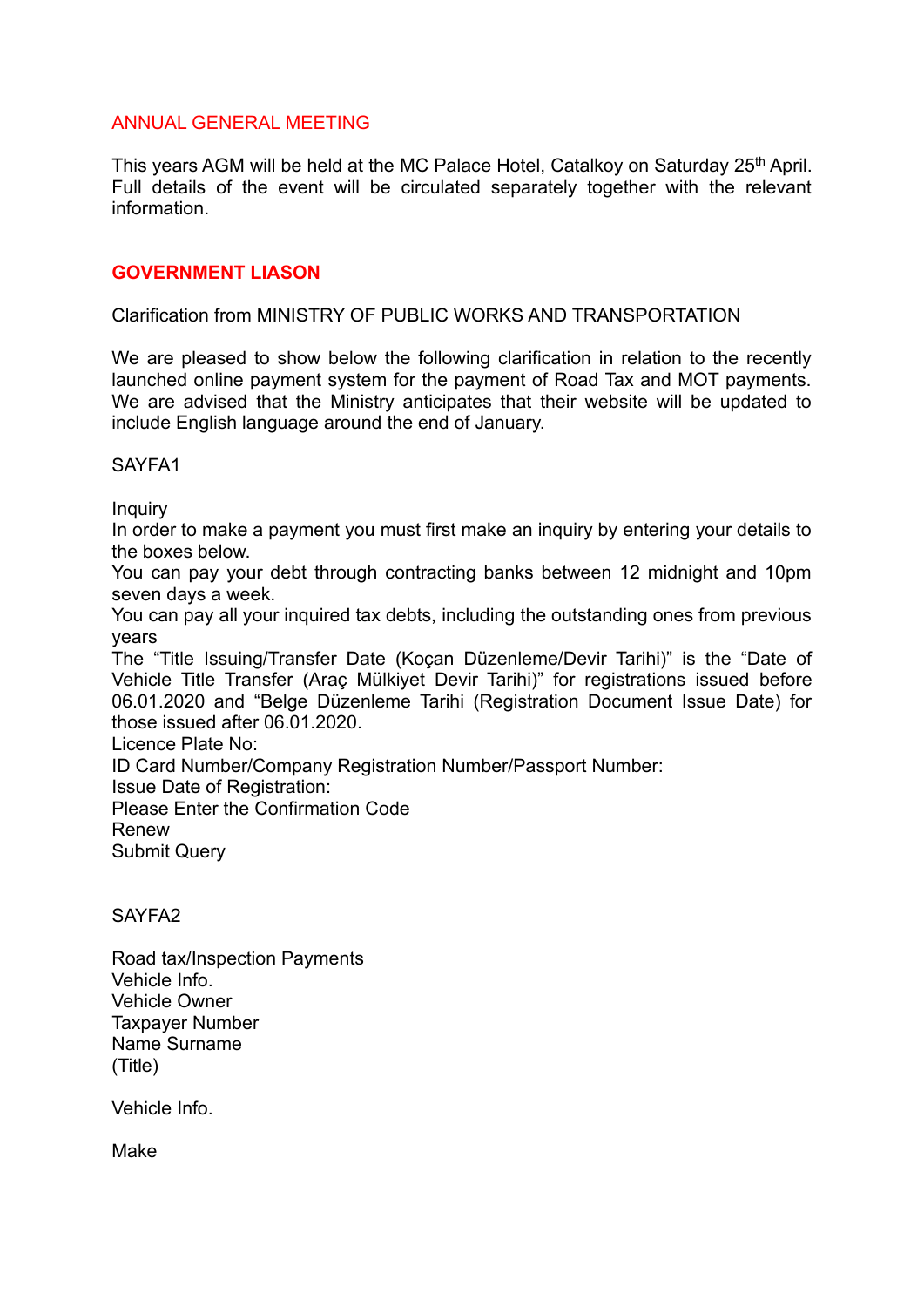Model

Date of Registry

Model Year **Weight** 

Road Tax Debt Payment Type of Tax Road Tax Registration Fee Accrual/Deferral Document Number Term Instalment Due Date Debt Default Interest **Discount** Total Payable Amount Make Payment Inspection Debt Payment Type of Tax 9701-Car Inspection Fee Amount Amount Payable Fee Annotation Make Payment Tax Payment for Overseas Travel Type of Tax 9708 – Overseas Travel Fee Amount Amount Payable Fee Annotation Make Payment

## **HEALTH AND WELFARE**

Below is the actual cover provided by the State Health Insurance. We were provided with the document in Turkish and this is a certified copy of that document

# **Compulsory Health Insurance Coverage**

For Foreign Nationals with an Immigration Permit

Foreign nationals, who have paid the premium determined in accordance with Article 11 of the National Health Insurance Scheme, can benefit from health examination and treatment services carried out in the emergency services free of charge.

However, all other public health services, excluding the emergency health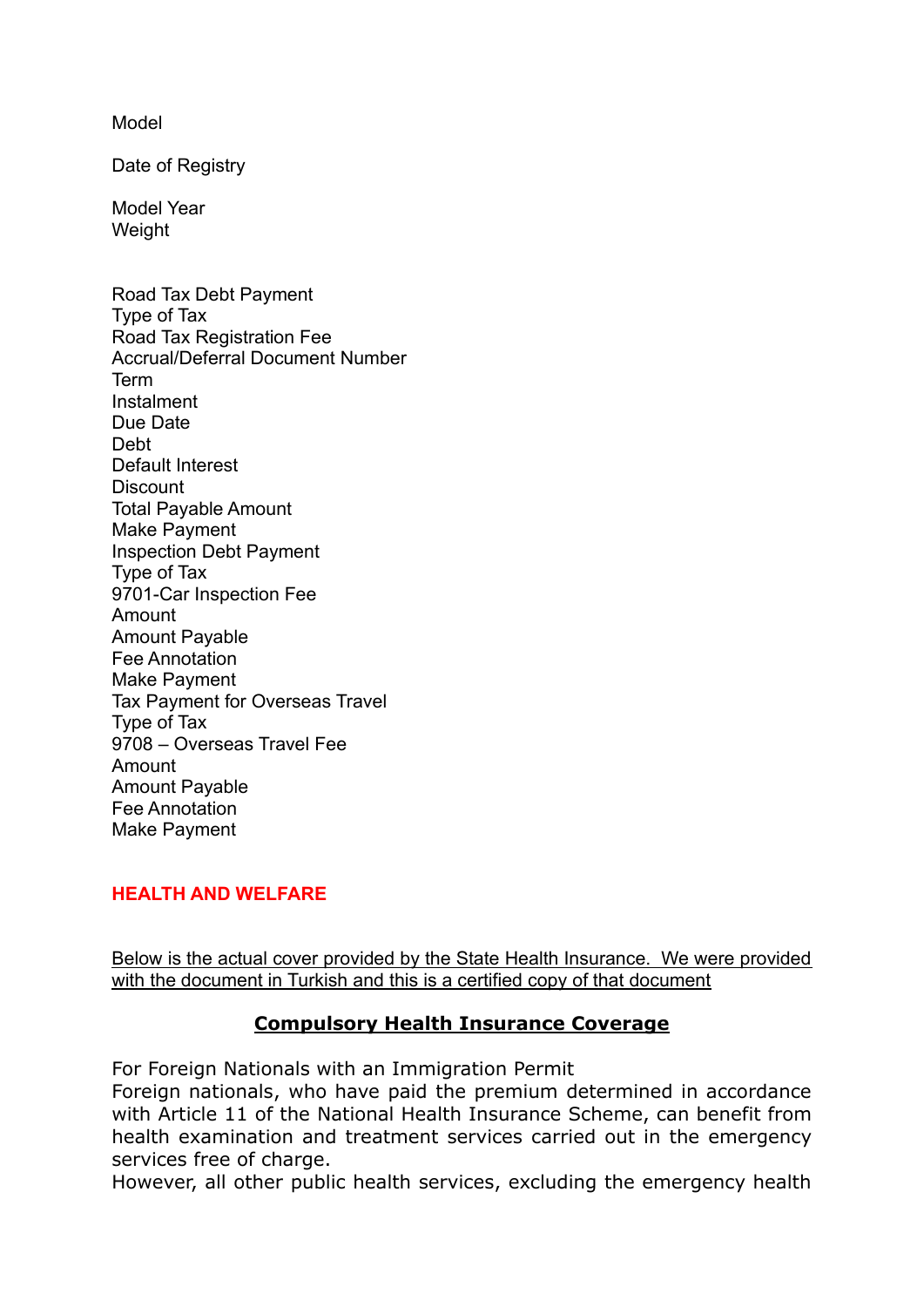treatment services carried out after the necessary examination and diagnosis in the emergency services, including consumables, polyclinic services, laboratory and examination services, public pharmacies, drug supply services, all kinds of inpatient treatment services, any paramedical services and any other public health services offered can be used at full cost.

The scope of emergency treatment services as per Article 11 of the National Health Insurance Scheme is as follows:

1-Drowning

2-Traffic Accident

3-Suicide Attempt

4-Rape

5-Fall

6-Injury/ limb rupture

7-Electric shock

8-Freeze

9- Cold Shock

10-Heat Shock

11-severe burns

12-Serious Eye injuries

13. Poisoning

14- Serious allergy anaphylactic situations: Severe allergy or low blood pressure that may lead to impaired heart rhythm, respiratory tract obstruction.

15- All kinds of spinal fractures of the spine and lower extremity fractures, which cause large external or internal bleeding.

16- Decompression (diver's disease) situation commonly known as 'crippled by the bends'

17- MI, Arrhythmia hypertension crises: Heart attack, types of heart rhythm disorders that require urgent treatment, brain pressure, hemorrhage etc. rising to a degree that can lead to serious outcomes

18- Asthma crisis, acute breathing problems

19- Any situation that causes loss of consciousness

20- Sudden strokes

21-Serious general condition disorder

22-High fever: poisoning, infectious diseases, heat stroke, etc. If the average body temperature is 39.5 C or above.

23-Diabetic and uremic bleeding: conditions that may start from confusion caused by diabetes and kidney failure to complete loss of consciousness (coma).

24-Dialysis disease accompanied by general condition disorder

25-Acute abdomen: Perforation, hollow or knotted inflammation of hollow organs such as stomach intestine, etc. situations requiring urgent intervention.

26-Acute massive hemorrhages: Life-threatening internal or external bleeding, usually caused by trauma.

27-Meningitis, encephalitis, brain abscess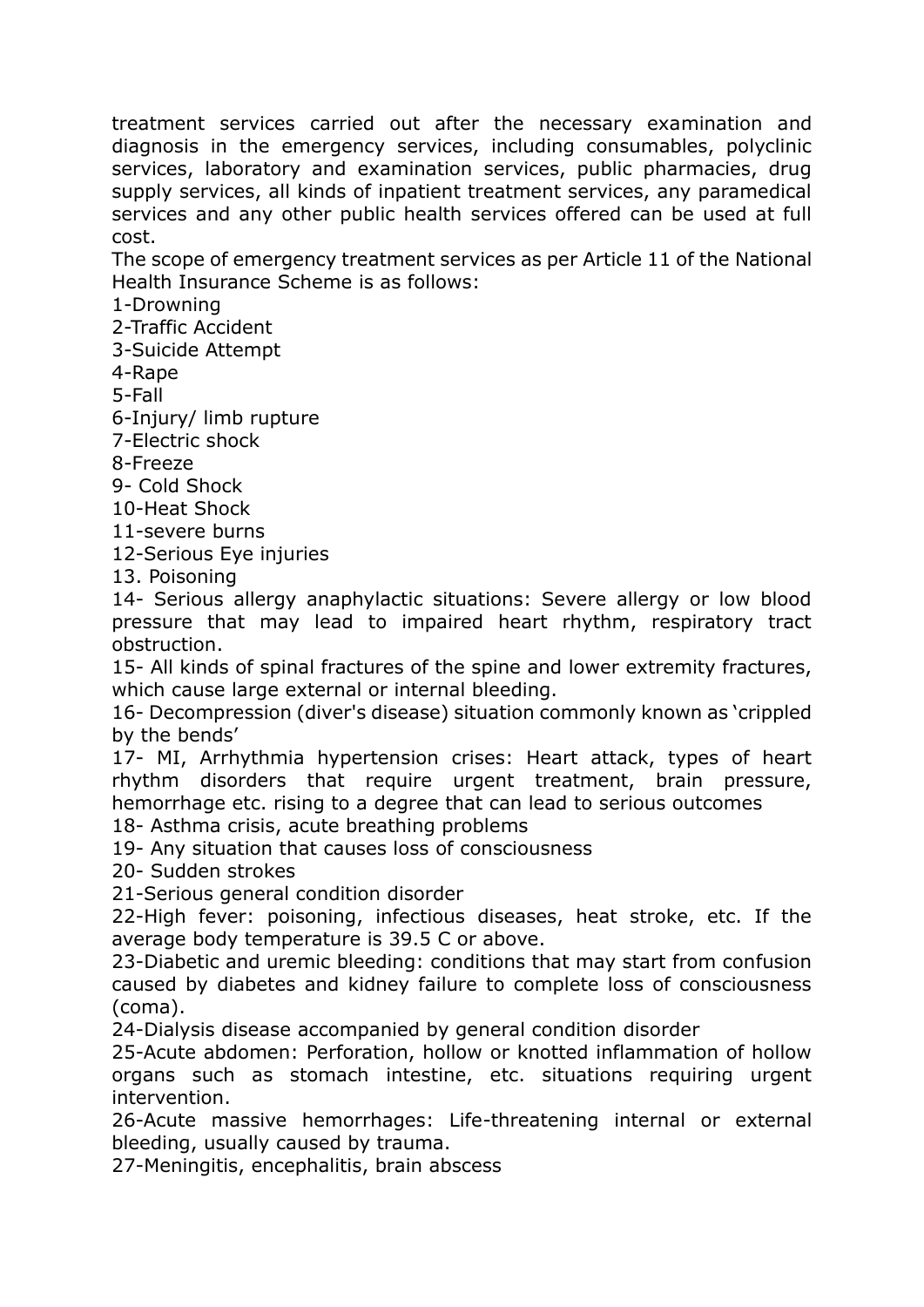28-Renalcoholic: A condition that causes severe pain that may lead to urinary tract or kidney damage caused by [renal calculus.](https://tureng.com/en/turkish-english/renal%20calculus) 29-Acute psychotic pictures: Neurological or psychological discomfort. 30-Migraine and/or vomiting, loss of consciousness, headaches. 31-Discomfort due to delirium tremens

## SPECIAL ADULT DAY CENTER

4125TL was raised at a charity race night held at the Crow's nest Karmi in December and talks are on-going as to how the money is best used. We are aware that the Girne Rotary club has also contacted the center with offers of a donation. We have been in contact with their representative to coordinate and pool any money raised.

#### BLOOD DONOR DAY

The last blood donor day of 2019 was held on 7th December with 21 donors attending and being rewarded with mince pies and non-alcoholic drinks. Thank you to all who attended.

#### BELLAPAIS TAXIS

I would like to bring to the attention of our members that Bellapais Taxis now has a wheelchair friendly vehicle in their fleet. The first and only one in the TRNC. I understand that it is licenced for airport runs and I will be in contact with them regarding discount for BRS members.

#### CHARITABLE DONATION.

A local lady in Alsancak arranged to provide presents for children who were to be in the cancer ward at the state hospital over the festive period. At the last meeting the committee agreed to purchase a secret Santa present for a child under this scheme. A present was purchased for 300 TL with the shop owner also donating a present when he became aware of the reason of purchase. Although we do not have an update on who received the present the organisers were extremely grateful for the donation and wished to thank the BRS for the gift.

## **PUBLIC RELATIONS**

#### **FACEBOOK**

As we have mentioned in the past, we have been constructing our own Facebook page. This will be a 'closed' group available for members and will be used to provide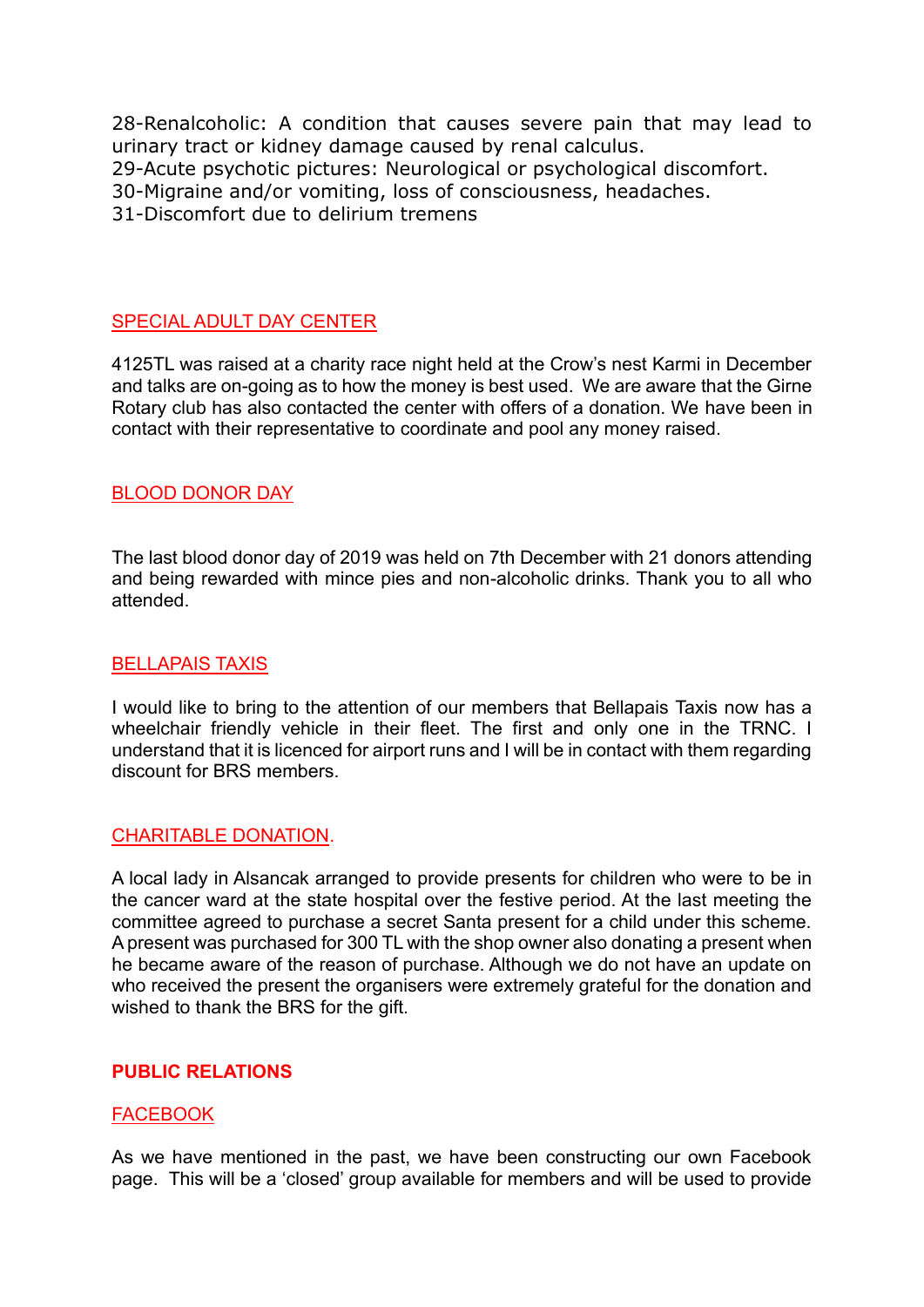information of interest.

We will be 'opening' the Group for applications this month and will circulate a message once in place.

## DISCOUNT PARTNERS

This month we welcome new Discount Partners.

## MC PALACE HOTEL, BADEMLI SOKAK NO2, ÇATOLKOY, GIRNE

The MC Palace Hotel are offering members of BRS %15 discount per person on Valentine's day Event. Take advantage of this special evening's entertainment by making a reservation on the number below.

The Hotel has also reduced the price of accommodation and Gala dinner to 700tl, down from 950tl. Without accommodation, the Gala dinner is 160tl and 15% discount.

Please remember to take your Membership Cards to any of our Discount Partners to receive your discounts. Reservation number: 0533 843 52 52

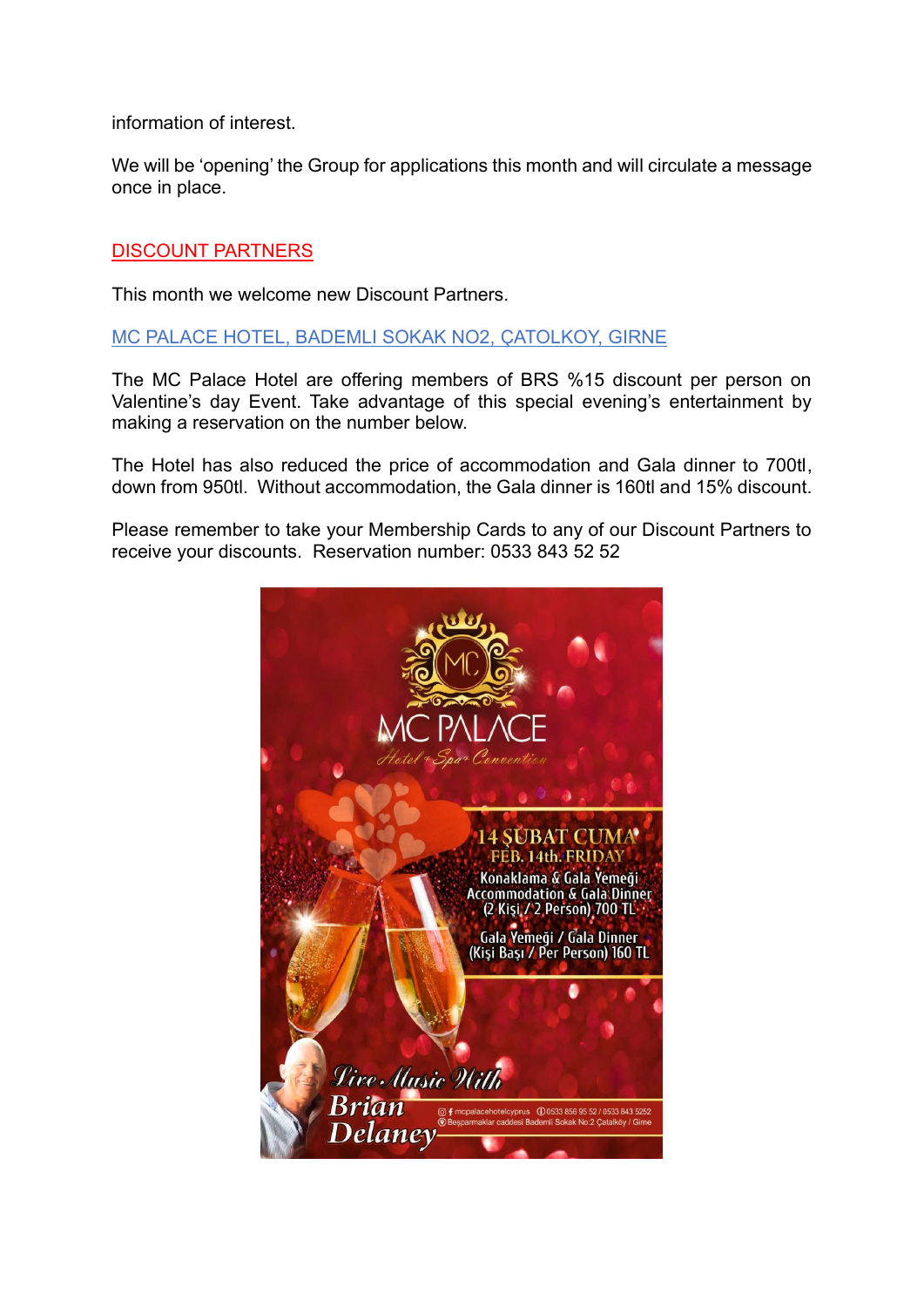# AMORE TANNING, BEAUTY AND HAIR SALON, ÇAKMAK CADDESI 1 / 4 LAPTA

We are also pleased to welcome our latest Discount Partner based in Lapta. This 4 storey salon is on the right hand side (from Girne direction) 1 mile before the Lapta Strip. This Salon provides an extensive range of treatments including Massage Therapies, Waxing, Laser Treatments for both Men and Women, Skin Rejuvenation, Eyebrow tinting, lash extensions, manicures and pedicures. The Salon also offers Sun-bed sessions and hairdressing.

There are also several pamper packages available.

The Proprietor is offering a 5% discount across the full range of services. To take advantage phone the numbers below for reservations.

Further details can be found on a Facebook: Amore Tanning & Beauty Instagram: AmoreTanningBeauty

For reservations ring 0533 855 9988 or 0533 888 7188

## TURKISH LESSONS

We are also pleased to welcome Discount Partner, Ilnur Harden who is offering Turkish Lessons to Members. Ilnur will be offering lessons in Acmenya in Alsancak and at the Food Lodge in Çatalkoy.